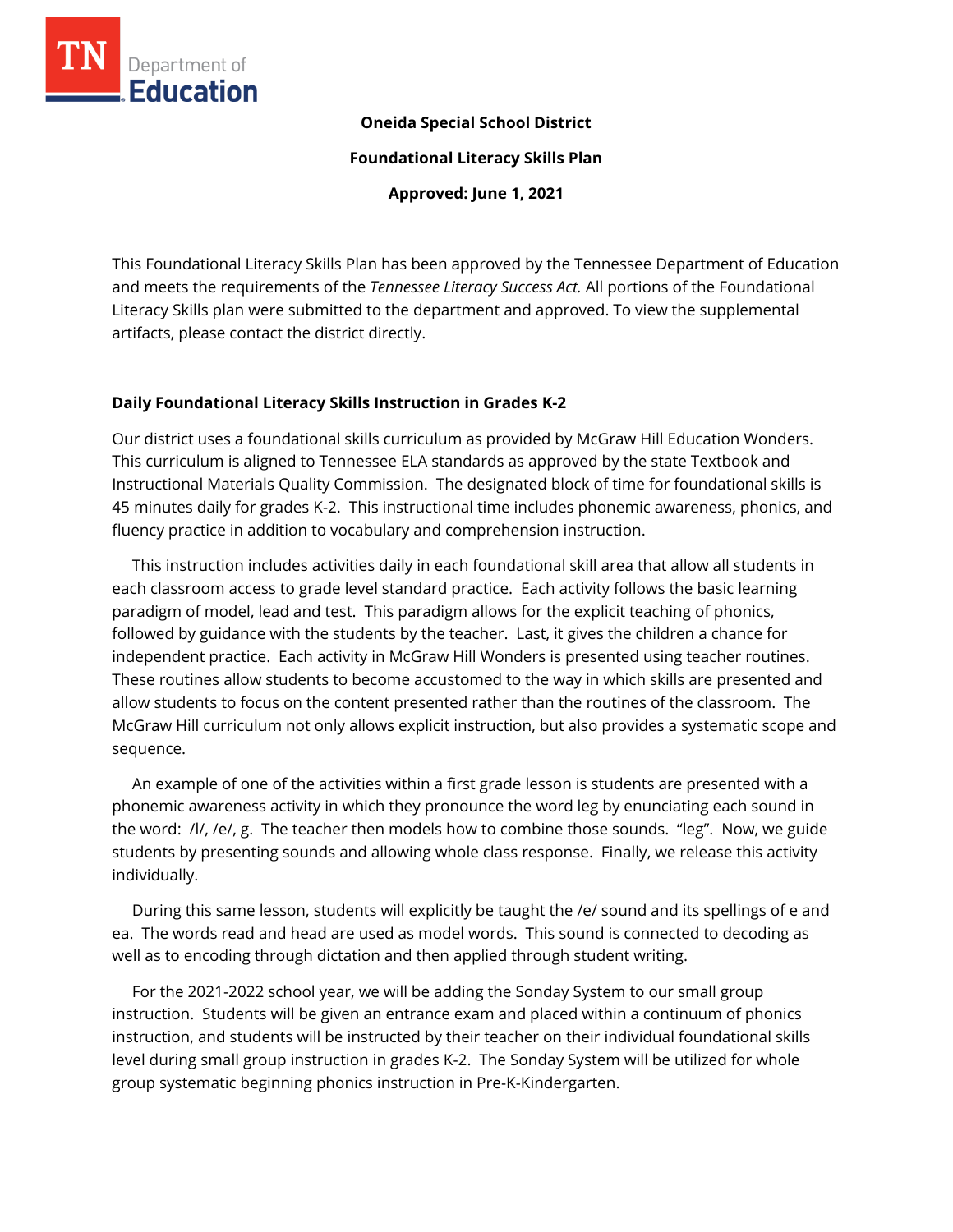### **Daily Foundational Literacy Skills Instruction in Grades 3-5**

In grades 3-5, 30 minutes will be set aside for foundational skills literacy instruction. In these grades, with McGraw Hill wonders curriculum as the guide, the teachers use routines established by the district to explicitly teach the foundational literacy standards. For example, in 3rd grade Unit Two, Week 1, students are asked to decode words with long I spelled I, ie, igh, i\_e, and y as well as decode words with long e: e, ea, ee, e e, ie, ey, and y. Along with long u spelled u, u e, and ew. During the phonics/fluency section of Wonders, the teacher will explain using the five and cube sound spelling cards for the long I sound and the long u sound. The teacher will explain that both the long I sound and the long u sound can be spelled in several different ways. Point to each spelling on the cards and provide sample words: for example, I as in find; ie as in pie. The teacher will then model by writing the words find, pie, right, bite, fly, unit, use, and few on the board and underline the long I or long u spelling in each word. Then, model blending the words and run their finger under each word as they sound it out. The teacher provides sentences that contain these words, and have students read them. The teacher then provides guides practice by providing students with a list of words on the board and students pronounce each word. Teachers then transition to longer words by reading multisyllabic words in the next exercise. This connects to the Tennessee State's foundational literacy standard: Know and apply grade level phonics and word analysis skills when decoding isolated words and in connected text.

After word work, students are given explicit instruction in using grade level phonics to encode words. Using a well-established dictation routine within our district, each teacher has a designated dictation time during the foundational skill time. The teacher says the word, and students repeat the word chorally. Students use their fingers as a tapping method to tap all the phonemes within the given word. Teacher asks how many sounds in the given word and students respond. Students spell the word on their paper, but are allowed to ask this key question: What spelling is used for vowel sound? Teachers then write the word on the board and students make needed corrections in a different color. Dictation routine ends with students writing a sentence. This connects to the state's foundational literacy standard: Know and apply grade level phonics and word analysis skills when encoding words; write legibly.

During the foundational skills time, fluency is also practiced. For example, in Fifth Grade, Unit 3, Week 1 the fluency 10 minute daily drill includes an assignment out of the Reading/Writing Companion. The teacher asks students to model using intonation as they read aloud the first two pages of "A Reluctant Traveler". Students have partners and alternate reading paragraphs in the passage, modeling the intonation the teacher used. Students are provided with daily fluency practice by using the online Differentiated Genre Passage, "Potluck or Potlatch?" This connects to the state's foundational literacy standard: Read with sufficient accuracy and fluency.

Vocabulary is explicitly taught during this time as well through the Expand Vocabulary Daily Routines. For example, in grade 5, Unit 3, week 1, the students are given the vocabulary words by practicing the target vocabulary. (i.e. What do you feel appreciation for?-Vocabulary word is appreciation). On day 2, students are given related words. Teachers help students generate different forms of target words by adding, changing, or removing inflectional endings. On day 3, teachers reinforce the words by completing sentence stems. On day 4, students use the words in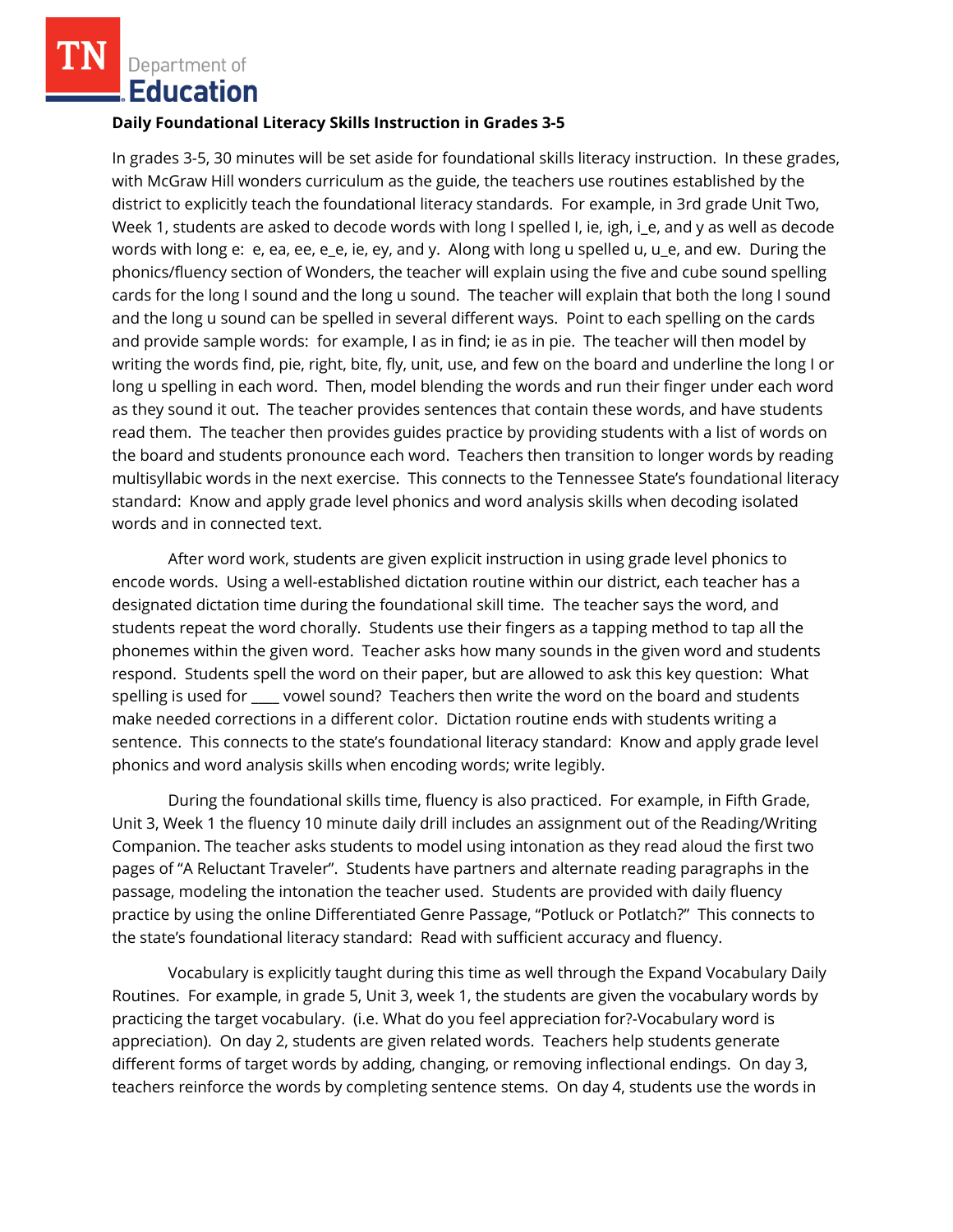connection with writing by writing sentences in their writer's notebooks using the target vocabulary. On day 5, students are asked to create word squares for each vocabulary word and day 6 they build vocabulary by discussing important academic words. On Day 7 students examine adages, and day 8 they use context clues to identify meanings of words. On Day 9, students use word webs to determine words with similar or opposite meanings to vocabulary words. On day 10, morphology of words are studied. By looking at each root word and its meaning as well as what happens when different prefixes and suffixes are added to words and how this changes the meanings of words. This connects to the state's foundational literacy standard: Determine or clarify the meaning of unknown and multiple-meaning words and phrases in grade level content.

With McGraw Hill Wonders, supports are also explicitly in place for comprehension. The foundational skills practiced during the first 30 minutes of the reading block are skills needed to enhance the students understanding of the unit's anchor text as well as the paired selections. During each reading of text, supports are in place to aid in student's understanding of each selection. For example, teachers are provided with a Close Reading Routine in Fifth Grade, Unit 3, Week 1 that helps the student in reading "A Reluctant Traveler". During the first read, teachers are given DOK 1-2 questions as well as strategies for differentiated reading for approaching, on level, beyond, and English Language Learners. An evidence-based approach is used to teach foundational skills. Explicit supports for fluency vocabulary and comprehension are in place.

## **Approved Instructional Materials for Grades K-2**

McGraw Hill - K-5 Wonders

# **Approved Instructional Materials for Grades 3-5**

McGraw Hill - K-5 Wonders

## **Additional Information about Instructional Materials**

Our district will train all PK-2 teachers in an Orton-Gillingham based methodology of teaching foundational skills by training all teachers in the Sunday System. All classrooms PK-2 will be provided with these supplemental materials that will place all students on a continuum of foundational skills learning. Teachers will be able to focus instruction during small group reading instruction to a students' zone of proximal development.

Foundational Skills Instruction is taught in Grades K-5 by using the English Language Arts Textbook, McGraw Hill Wonders, which was chosen from the list approved for adoption by the state board pursuant to 49-6-2202.

# **Universal Reading Screener for Grades K-5. This screener complies with RTI<sup>2</sup>and Say Dyslexia requirements.**

Oneida Special School District uses the Northwest Evaluation Association as our benchmarking system for grades K-5. Our school also utilizes the easyCBM benchmarking tool in grades K-5.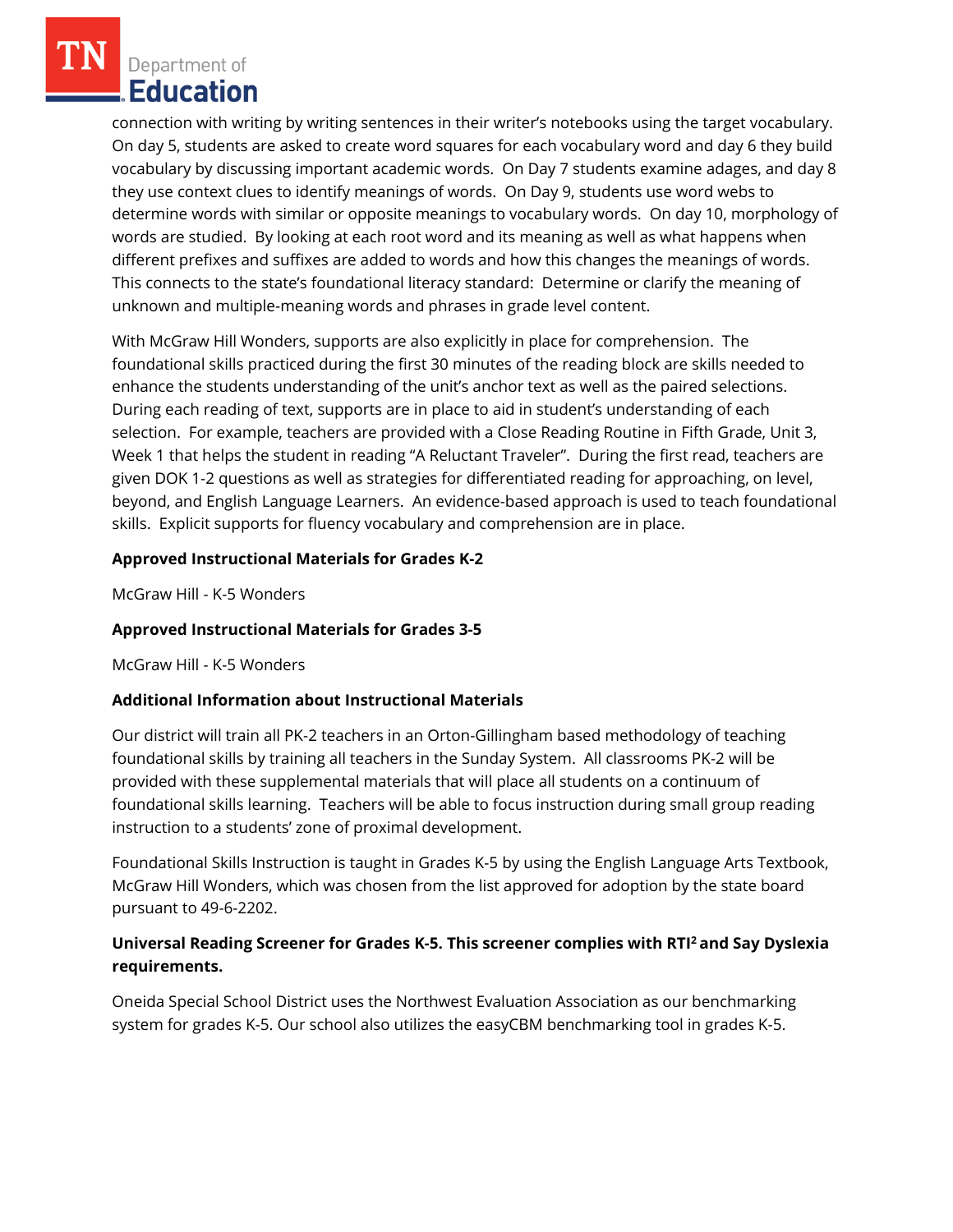#### **Intervention Structure and Supports**

In the fall, students are given a universal screener (NWEA-MAP) to determine which students have a significant reading deficiency or who are considered at-risk. Students who fall below the 25% on this nationally normed screener are then given the easycbm curriculum based measures on grade level. Any student who falls below the 25% in any of the skill-deficit areas, are classified as in need of receiving Tier II or Tier III instruction.

The universal screening process at Oneida Elementary is a two-pronged approach. First, students are given the Northwest Evaluation Association benchmark exam, otherwise known as MAP. This benchmark exam is a nationally normed benchmark with a focus on foundational skills in grades K-1. In grades 2-5, there is a focus on standards based reading items. If a student places below the 25% in reading, they are screened using EASY CBM on grade level. If a child places below the 25% in any area of their on-grade level skill deficit areas on easy-cbm, they are placed into an academic intervention to focus on that specific area of need.

Placement assessments within certain research-based curriculum are given to students to aid in placement criteria for Tier II intervention. Several research based options are available for our students who are identified at-risk. These interventions are chosen to support the deficit area that the student is deemed most at-risk as well as placing that student within their zone of proximal development within the reading continuum. Finding the students' deficit is important, however, finding how that student best learns is equally so. The methodology in which is incorporated into different intervention programs of study should be carefully examined when placing students into tiered interventions.

Once students are placed into an academic intervention for reading, students are given survey level assessments as provided in the Say Dyslexia Bill to aid in the child's placement. This screener assesses the following areas: phonological awareness, phonemic awareness, alphabet knowledge, sound/symbol recognition, decoding skills, encoding skills, and rapid naming. Each deficit area is assessed using a screener that is recommended within the Dyslexia Manual provided by the Tennessee State Department of Education. The dyslexia screener results are shared with parents via a letter that is accompanied by resources on how to obtain parent education in dyslexia and recommendations for their child.

The dyslexia screener is used to better inform instruction within the student's academic intervention. The students who display the characteristics of dyslexia are placed into an intensive intervention as outlined in the Say Dyslexia Law using programs that meet the law's requirements. Our district has several research based programs that utilize the Orton-Gillingham methodology. These programs include: SPIRE, Phonics First, and Wilson Reading System.

### RTI2 Reading Intervention Structure

Students who are identified at-risk after the universal benchmark screening is complete and then assessed using the skills based screener, are then given a placement test within a specific intervention that matches the skills deficit as indicated as the area of most need within the skills based screener given. This assessment will indicate where the student places along the continuum of study within the intervention. All students who are identified at risk in the early grades have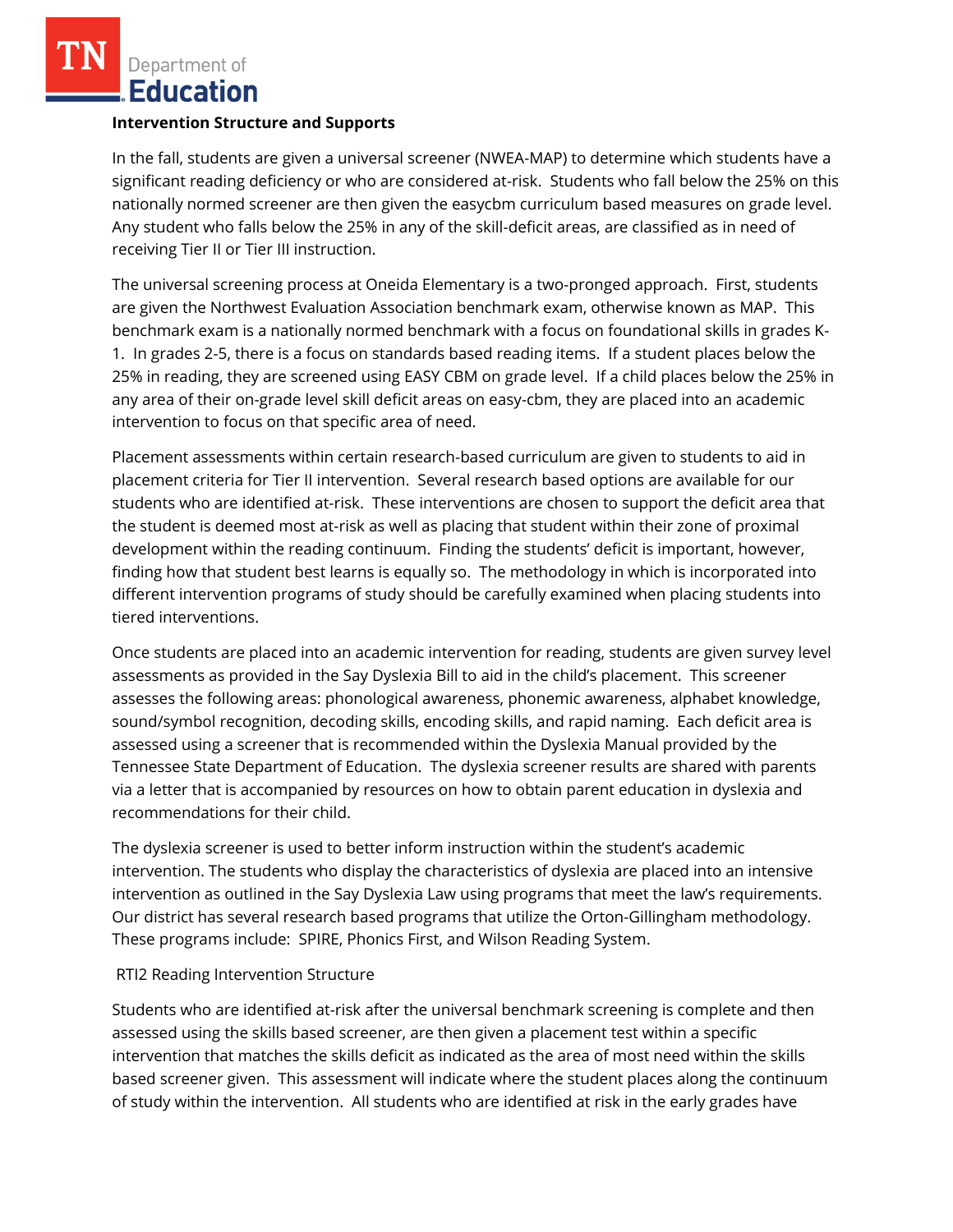deficit areas in foundational skills. Interventions are aligned to address these specific areas of needs. The dyslexia screener is given that identifies specific characteristics of dyslexia. Students who are shown with minimal risk of dyslexia are given a systematic way of teaching phonics as represented in SRA's Reading Mastery and Corrective Reading. Students who are shown to be most at risk are taught using the most highly systematic way of teaching phonics available within our district, which would include the Orton-Gillingham model of reading instruction used in the reading interventions: SPIRE, Phonics First, and Wilson Reading System. RTI Instructions who are noncertified staff who are trained in direct instruction are used in the implementation of Reading Mastery and Corrective Reading. These staff are also trained in the Orton-Gillingham model of reading instruction, however, these groupings are given written daily lesson plans by the reading specialist and student outcomes are monitored more closely through fidelity of implementation and through student responses as well as progress monitoring.

Student progress is evaluated every 4.5 weeks by the school support team. This team includes the school guidance counselor, the reading coordinator, the math coordinator, and the child's teacher. The child's teacher presents any concerns within the classroom, grades, and assessments within the classroom are examined. The student's progress in intervention is evaluated by examining the fidelity of the intervention and instruction through attendance records of the student and teacher as well as lesson progress. If benchmarking data is available for the fall, winter, or spring term and is new to the team, this is examined. The benchmarking data includes Northwest Evaluation Association as well as Easy-CBM measures in all skill areas for the student's grade. Rate of Improvement is examined using the Tennessee Department of Education's Rate of Improvement tool. The student's rate of improvement is compared to that of a typical student in that deficit area and grade. If the student is not making adequate progress, a number of solutions are examined. Here are some of the following solutions we use as a school district; smaller intervention group size, change instructors, increase the number of intervention minutes, or change the intervention.

## **Parent Notification Plan/Home Literacy Reports**

Home Literacy Reports are sent home after each benchmark assessment from Northwest Evaluation Assessment to all students in grades K-5. The Northwest Evaluation Assessment occurs three times per year in grades 3-5. This family report includes all historical data for their child as well as where their child will be in the future if they continue to achieve the same amount of growth. Probable tests scores in reading on the ACT as well as TN Ready tests are shared with parents through this report. Beginning in the 2020-2021 school year, we will begin to assess all Kindergarten and First Grade students using the Easy CBM test during our benchmarking window. Students will be assessed in the following skill areas: Phonemic Awareness, Letter Names, Letter Sounds, Word Reading Fluency, and Passage Reading Fluency. These reports will be shared with parents 3 times per year.

For students who are identified as "at-risk" for a significant reading deficiency on the universal screener in grades K-5, a letter is sent home that accompanies the benchmark assessment information that includes information about the importance of a student being able to read proficiently at the end of the third-grade level and reading intervention activities that the parent can use at home to improve reading proficiency. Along with this, the child's parents will receive the